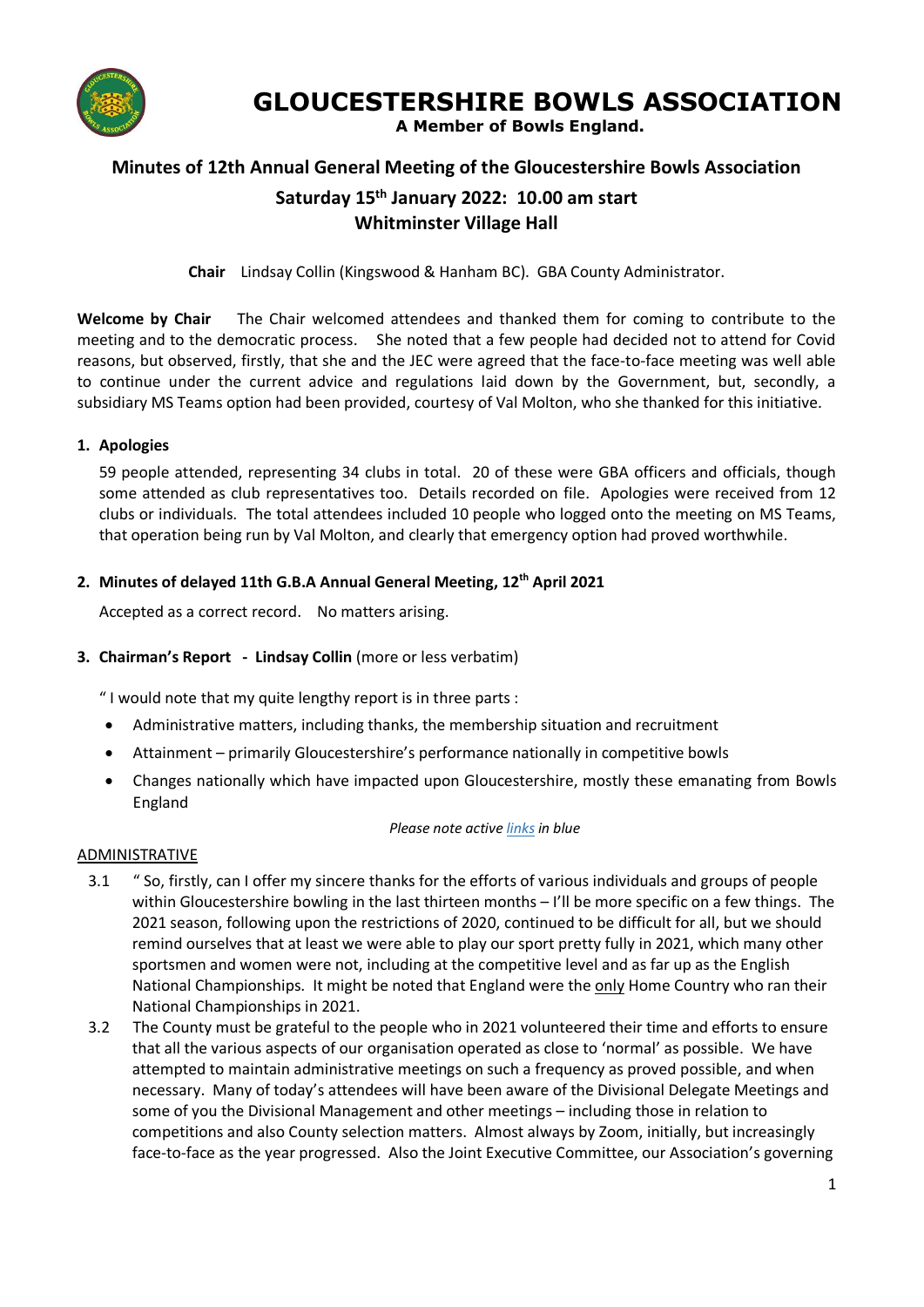committee, and the annual Joint Council Meeting. I'd love to be able to thank everybody individually, but that would mean literally reading out many pages of the GBA Club Handbook, so I'd just like to thank all County and Divisional officers and officials for their contributions in the year, not on my behalf alone, but on all our behalves.

- 3.3 What I must also mention are the now many qualified coaches (up to and very much including County Coaching Cordinator/Development Officer David Rolls), who are so important to clubs, and absolutely crucial in relation to both recruitment and to player development, including of young people. Could I also sincerely thank the active umpires in the County, on whose services we similarly rely so much, organised by County Co-ordinator Joe Taylor.
- 3.4 Along with conveying outcomes from GBA and divisional meetings, as my colleagues David Skeats and latterly George Thomas have similarly been doing, I personally tried very hard – as County Administrator - to keep everyone in the County aware of what was going on within our sport, nationally and locally, and in relation to Covid-19. I'll elaborate a little more on some recent developments, shortly, as there have been so many changes in English lawn bowling in the last 20 months.
- 3.5 The 2022 GBA Club Handbook and the two Divisional Yearbooks are currently under production and it is anticipated that they will be distributed at the two Divisional Meetings in March. Including the compilation and production of the Men's Yearbook having obviously passed to George, production schedules are back to normal, so I expect these booklets to be printed next month. In relation to numbers, if your club requires any copies over and above the free club copies and those provided for competition entrants, and has not yet filled in and returned the order form for this year, please contact me within the next few days. *{order form again attached when these minutes are circulated}*
- 3.6 While I'm referring to clubs, it is very appropriate if I take this opportunity to thank all club secretaries and club committees for the enormous amount of work that you, they, have put in to administering your clubs in this difficult year. I'm also personally gateful for the hundreds of responses that I get from clubs and club secretaries and I appreciate your help very much, even if I occasionally have to chase some of you up a little !

We very much recognise that the clubs are the bedrock of our bowling in Gloucestershire. Now might be an appropriate moment for me to report that the village of Churchdown has again a GBA and BE affiliated club, with Churchdown Village BC having been accepted back into the GBA for this coming season. Congratulations and well done to them. Churchdown Village have been placed in the Cheltenham Section.

- 3.7 In terms of GBA members, 2020 and Covid-19 resulted in the GBA losing a significant number. Our total was circa 3600-3700 consistently through 2017, 18, 19, but fell to 3572 in 2020. Suspect that the 2020 numbers were significantly higher than the reality, as no formal affiliation process took place, with no fee required and many clubs just returned their 2019 number in a survey. The May 2021 figure was probably more representative of the real losses of the last two years, this being 3010 – representing a loss of 17 % on the 2019 figure, more or less in line with the 16% loss nationally. By the end of this last season, the number affiliated rose back to 3264, meaning an overall loss of just over 10% in the last two years, so some significant claw-back. Hopefully this can continue in 2022, getting us even closer to our previous numbers.
- 3.8 To link together two things that I have reported, can I empasise the administrative information Constitution & Rules, Schedules, Protocols, procedures, pure information - which can be found in the GBA Club Handbook (and on the Gloucestershire Web Portal). Could I just urge club administrators to use the GBA Club Handbook and the Web Portal, as a first port of call. A prime example is the guidance regarding the affiliation process, where descriptions of the procedure for May and also regarding the updating of in-season club membership is laid out clearly.

#### ATTAINMENT

3.9 My second main area of report is attainment within the County. Firstly, in general, to mention those who have attained success in competitive bowling in Gloucestershire, winning County honours, and particularly those who reached the National Championship Finals at Leamington. There are many in this very room whose first aim each year is to represent our County at Leamington. So I'd like to congratulate everyone who attained that objective, and include in that the National Competition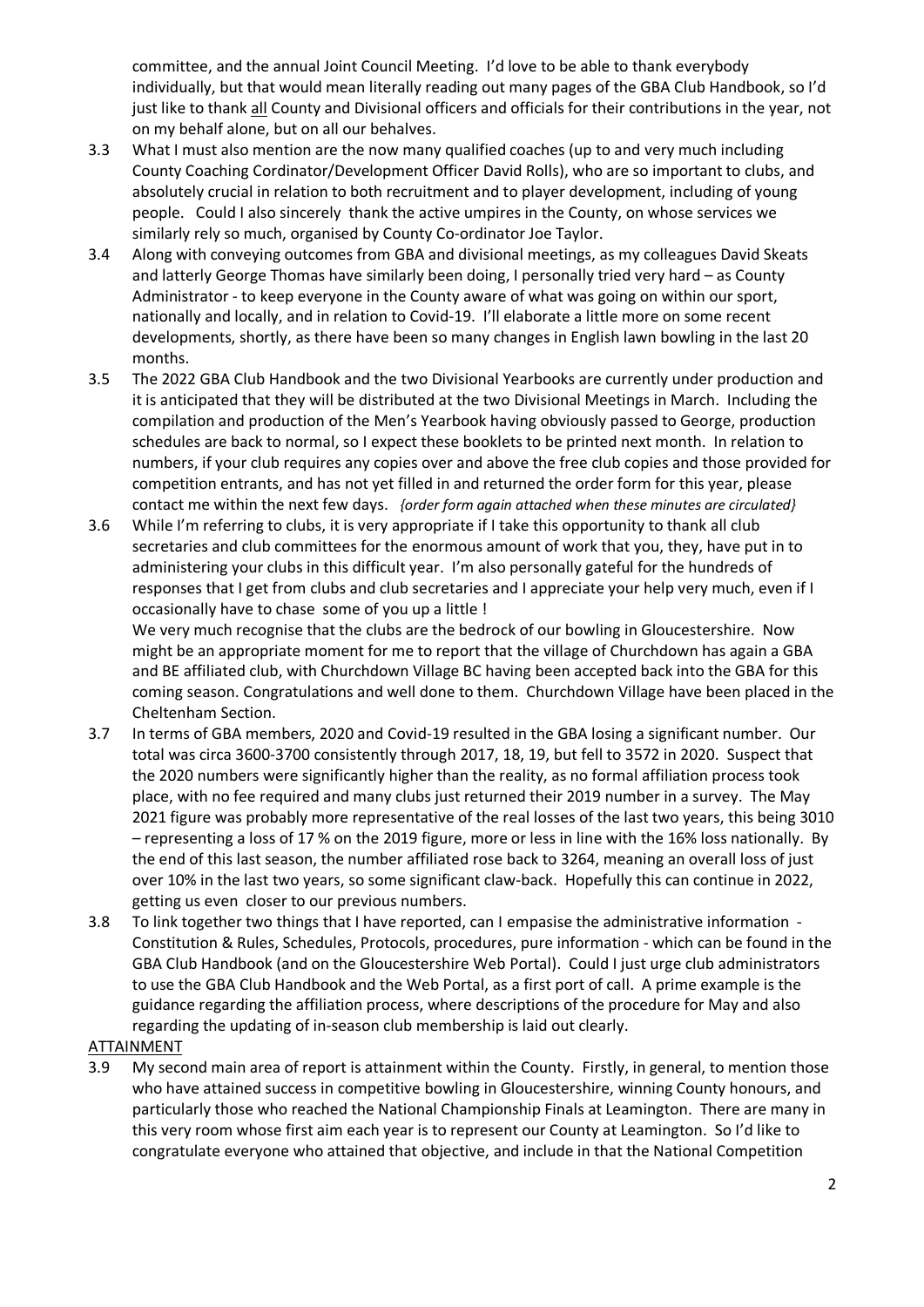entrants from Gloucestershire who similarly reached 'the holy grail' in quite a wide range of men's, women's and mixed events. However, there are undoubtedly some who now require greater congratulations.

- 3.10 Firstly, I'd like to mention the Men's White Rose team, under Team Manager Graham Phillips, who only narrowly failed to reach the Final of that competition, in a tight and gripping Semi-Final against Buckinghamshire, on the last day of Leamington. Well done to Finley WILLIAMSON, Alex WHITE, Jack WILLIAMS & Ben COLDRICK and Jack GROVER, Adam SMITH, Joe HIBBARD & Josh PHILLIPS. Details and photos appear on the Web Portal, under 'News' <http://gloucestershirebowls.org.uk/page29.html>
- 3.11 You will find that the two 2022 Yearbooks will contain all of the Leamington results, but amongst those others who reached at least the Quarter-Finals of their events, firstly, father and son team Finley and Lee Williamson (Cheltenham BC) have pride of place, with their Semi-Final in the Men's Pairs, and secondly, Cheltenham BC in the Semi-Final of the National Club Two Fours competition, this involving Ben Coldrick, Anthony Cotton, Matt Cuthbert, James Fitzgerald, Nathan Kitchen, Nick Holliday, Stuart Hodges and Lee Williamson. Men's Quarter-Finalists also included : Josh Phillips (Ardagh) in the Junior Singles Championship and Lee Williamson (Cheltenham BC) in the National Champion of Champions Singles. The Gloucester City National Mixed Four of Dan Allsopp, Barbara Whitehead, Rachel Hughes and Steve Allsopp similarly reached the Quarters; well done to them.
- 3.12 On the Women's side, only one qualifier per event was the allowed in Championship events. The best performances were in reaching the Quarter-Finals, with Val Molton (Kingswood & Hanham) in the 2- Wood Singles, and Val Molton, Pam Salvage, Sue Osborne and Jan Williams (again Kingswood & Hanham) in the Fours. A deserved special mention is for Val Molton of Kingswood & Hanham, who despite the limit of one qualifier per event for the women, reached Leamington and represented the County in no less than five events in total – the 4-Wood Singles, the National Senior Singles and the Senior Fours (with three colleagues, of course) in addition to the two events already highlighted. A wonderful year for Val.

#### NATIONAL DEVELOPMENTS

- 3.13 My third area of Report relates to the many new things happening with and through our National Governing Body, Bowls England. The Covid Epidemic and lack of county and national activity in 2020 and then going on into 2021, afforded BE the opportunity to spend time looking at their future strategy, most of which has been well publicised to Counties and clubs, sometimes through the County, but increasingly direct to Clubs. See [: https://www.bowlsengland.com/fit-for-the-future](https://www.bowlsengland.com/fit-for-the-future-strategy-2021-2026/)[strategy-2021-2026/](https://www.bowlsengland.com/fit-for-the-future-strategy-2021-2026/)
- 3.14 In relation to the competitive side of our sport, many of you will have inevitably become aware of changes in organisation and format for almost all of our National Championships and Competitions, these also now made more difficult by the holding of the Commonwealth Games at Victoria Park, Leamington in August 2022. We still do not yet know how many of either the 2021 or 2022 changes will prove to be long-term. I could talk at length on many of these aspects, but I feel that most players in Gloucestershire – having had to deal with them in 2021 – have maintained awareness of the recent developments. I should also note that the format and organisation of the national Inter-County events and also National Competitions have similarly had to accommodate change, in 2021 due to Covid and in 2022 due to the Commonwealth Games.
- 3.15 Other major objectives for our NGB have involved in marketing and 'selling' our sport much more widely to potential participants. Also improving communication within our sport has been a major objective. These ideas include, mostly to clubs and to individuals :
- Direct communication with clubs. Nominated club contacts now provided to BE
- Dedicated fund-raising advice and opportunities. Regular circulations to clubs, via myself. Example [https://www.idoxopen4community.co.uk/bowlsengland/Register?ReturnUrl=%2fbowlsengland%2fN](https://www.idoxopen4community.co.uk/bowlsengland/Register?ReturnUrl=%2fbowlsengland%2fNews%2fView%2fGRUKBP3!N74521) [ews%2fView%2fGRUKBP3!N74521](https://www.idoxopen4community.co.uk/bowlsengland/Register?ReturnUrl=%2fbowlsengland%2fNews%2fView%2fGRUKBP3!N74521)
- 'Easy fund-raising'<https://www.easyfundraising.org.uk/bowls-england/> Tetbury and Cheltenham BC both had used this scheme effectively.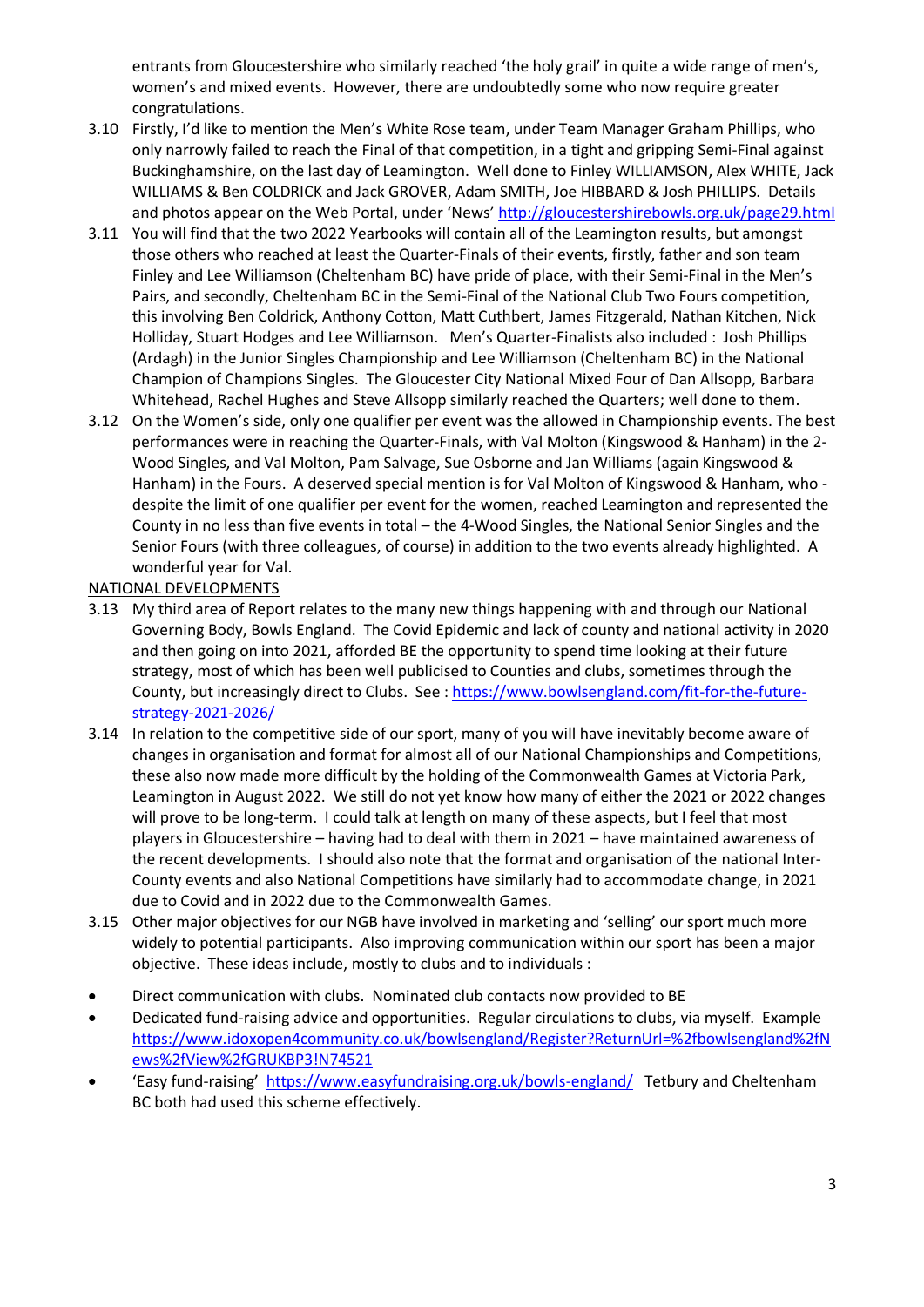- The Extra End Podcast. Interviews (the first with Tony Allcock). YouTube (note also the YouTube Bowls England Channel) For example (John McGuiness interview) : <https://www.youtube.com/watch?v=pUitTVQD1QU>
- Workout videos, if keen on physically preparing yourself for your sport. YouTube <https://www.youtube.com/watch?v=p6noQZgSyE8>
- Webinars. Including: Fund-raising; Communications; Social Media. YouTube. Example (Club Communications) : <https://www.youtube.com/watch?v=d98jTVmfdOA>
- Live steaming of events. Nationals. YouTube Example (Men's Pairs, with Finley and Lee *about half way through*) :<https://www.youtube.com/watch?v=0AKTLYW7cQA&t=50s>
- Recruitment. Including Big Bowls Weekend. Huge. <https://www.youtube.com/watch?v=xRgkaqhu9ZA>
- Recruitment videos, including mention of K & H. Val Malton also interviewed.
- 'Club Life' or 'Club stories' video. Example : [https://www.bowlsengland.com/club-stories](https://www.bowlsengland.com/club-stories-kingswood-hanham/)[kingswood-hanham/](https://www.bowlsengland.com/club-stories-kingswood-hanham/)
- 'Club together' e=mail newsletters. [https://bowlsengland.co.uk/6UDT-2GNU-](https://bowlsengland.co.uk/6UDT-2GNU-8E5C5EC3A75D29EEZKB5A047A4365B4A19EB/cr.aspx)[8E5C5EC3A75D29EEZKB5A047A4365B4A19EB/cr.aspx](https://bowlsengland.co.uk/6UDT-2GNU-8E5C5EC3A75D29EEZKB5A047A4365B4A19EB/cr.aspx)
- 'The Jack' fortnightly e-mail newsletter.

Bowls England also produced information and events aimed at Counties : 'County update'; BE Counties Meeting (November 2021 – attended by the Chair and Ian Gauld for our county) Not all changes have been ideal, in my own and the JEC's view :

- $\circ$  Cancellation of the two Bowls England presentation Dinners. Replacement with an 'Awards Night'. Nevertheless, note – re the latter - that we have three nominations from Gloucestershire for a national award : In the 'Club of the Year' category, both Bristol St Andrews and Kingswood & Hanham are on the national shortlist of just five clubs. In the 'Story of the Year', Peter Jones of BSA is nominated on the shortlist of three (and this is voted for, so you can still do this, this week).
- o The 'Friends of English Bowling' tent at Leamington has been discontinued. Much anguish !
- o Morning daily badge presentations discontinued in 2021 (but may be brought back in in 2022).  $^{\prime\prime}$

## *4* **Acting County Treasurer's Report - GBA 2010 - 2020/1 Accounts [Lindsay Collin]** *(more or less verbatim)*

## *[This report and the accounts previously circulated]*

- The accounts presented are the GBA2010 accounts, the Association's accounts. The two GBA Divisional Accounts have already been presented at the October Annual Divisional Meetings and, really, most of the money in the GBA is held in those two accounts. Questions will already have been asked about these. As last year, the GBA Consolidated Accounts have not been assembled (for 2020/1). This is quite a large exercise, just really for interest, and – in the light of there being no actual County Treasurer - not a priority. All the 2020/1 accounts will anyway be published in the 2022 GBA Club Handbook.
- Comparison with the previous financial year (2019/20) is unrevealing, as the first Covid year with refunded affiliation fees, refunded competition fees, no Annual Presentation Luncheon, no national championships or competitions, and rather atypical patterns of expenditure, would not be meaningful.
- Obviously, in 2020/1, the three GBA publications were produced, affiliations were collected mid-year and disbursed, all competitions – including national inter-county competitions – took place and had to be dealt with and funded, and – though there was no 2020 Annual Luncheon (thus neither profit nor loss) at the start - the early transactions relating to the 2021 Annual Luncheon are acknowledged in the 2020/1 accounts.
- Affiliation numbers will have been referred to by the County Administrator, but it could be noted that the newly-retimed May 2021 affiliations yielded £25,480.00. Of this £14,945 was paid to Bowls England, £7,164.50 paid to the GBA MD, £3,987.50 paid to the GBA WD and a GBA2010 levy of 50p per head retained, this yielding £1505.00 towards GBA2010 costs. There had been no JEC levy since 2017. It